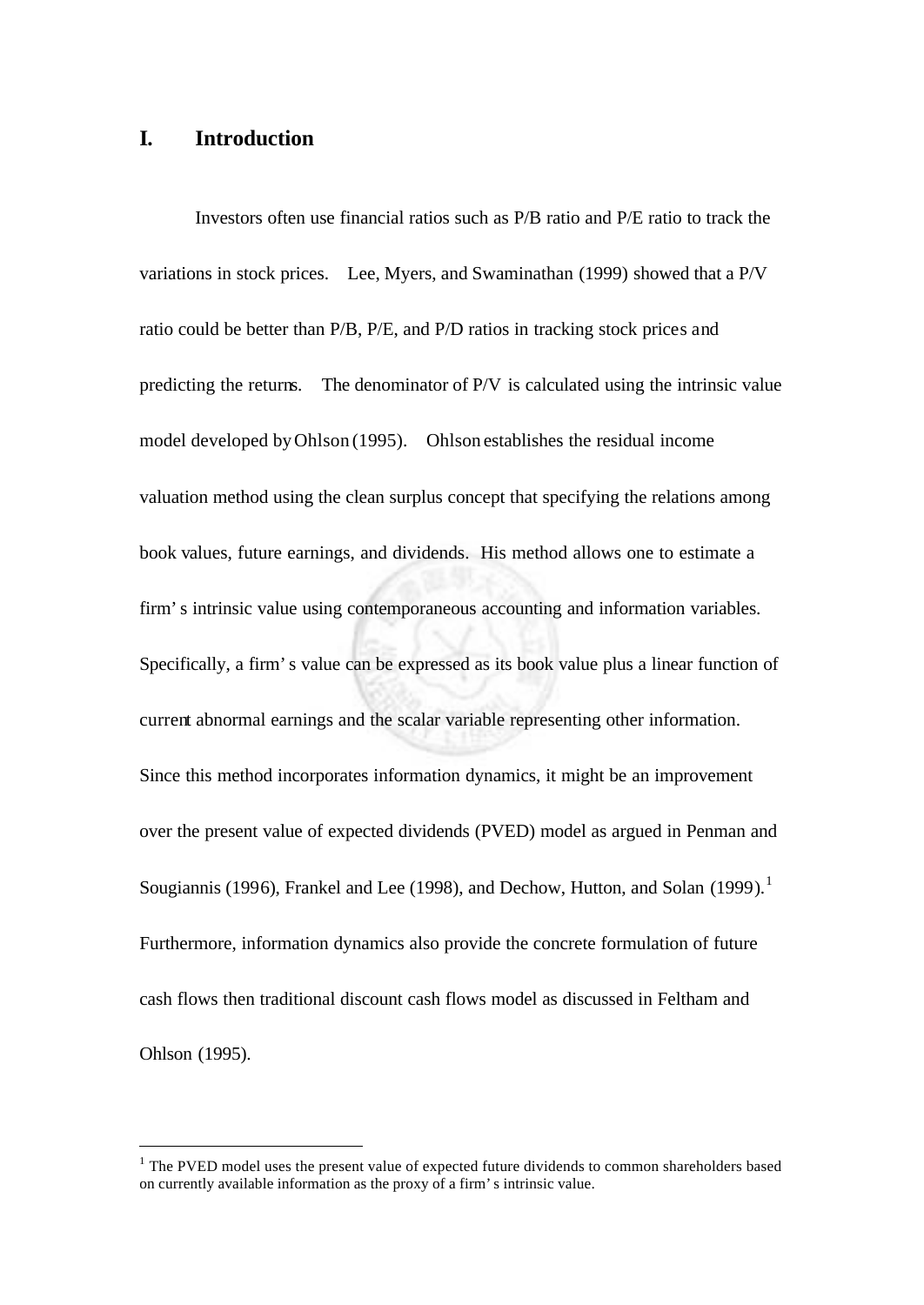Past insurance literature did not offer a concrete method to evaluate an insurance company and few researches paid attention to insurance companies' value as to discuss their stock prices as well. However, the general supports from the literature for Ohlson's method stimulates us to examine the applicability of Ohlson's residual income valuation method to insurance companies. We use time-series models to forecast abnormal earnings and capture the information dynamics. The resulted value as a proxy to the insurer's intrinsic value is then used to form P/V ratios which in turn are used to form a regression model to explain the variations in the insurance companies' stock prices. The regression model also includes the conventional P/B and P/E ratios. The sampled insurers are publicly traded multi-line companies collected from the 2002 Center of Research in Securities Prices (CRSP) monthly tapes and COMPUSTAT. Our results will show the applicability of Ohlson's model and Lee, Myers, and Swaminathan's findings in the insurance industry. This study will also be one of the few studies in examining the intrinsic value of an insurance company and the variations in insurance firms' stock prices.

We find the intrinsic value estimated by residual income model with six months abnormal earnings' forecasts is a little higher than the book value but a lot lower than the stock price. Ohlson's method hence does not produce a good proxy for the stock price or the intrinsic value of an insurance company. Such results hold